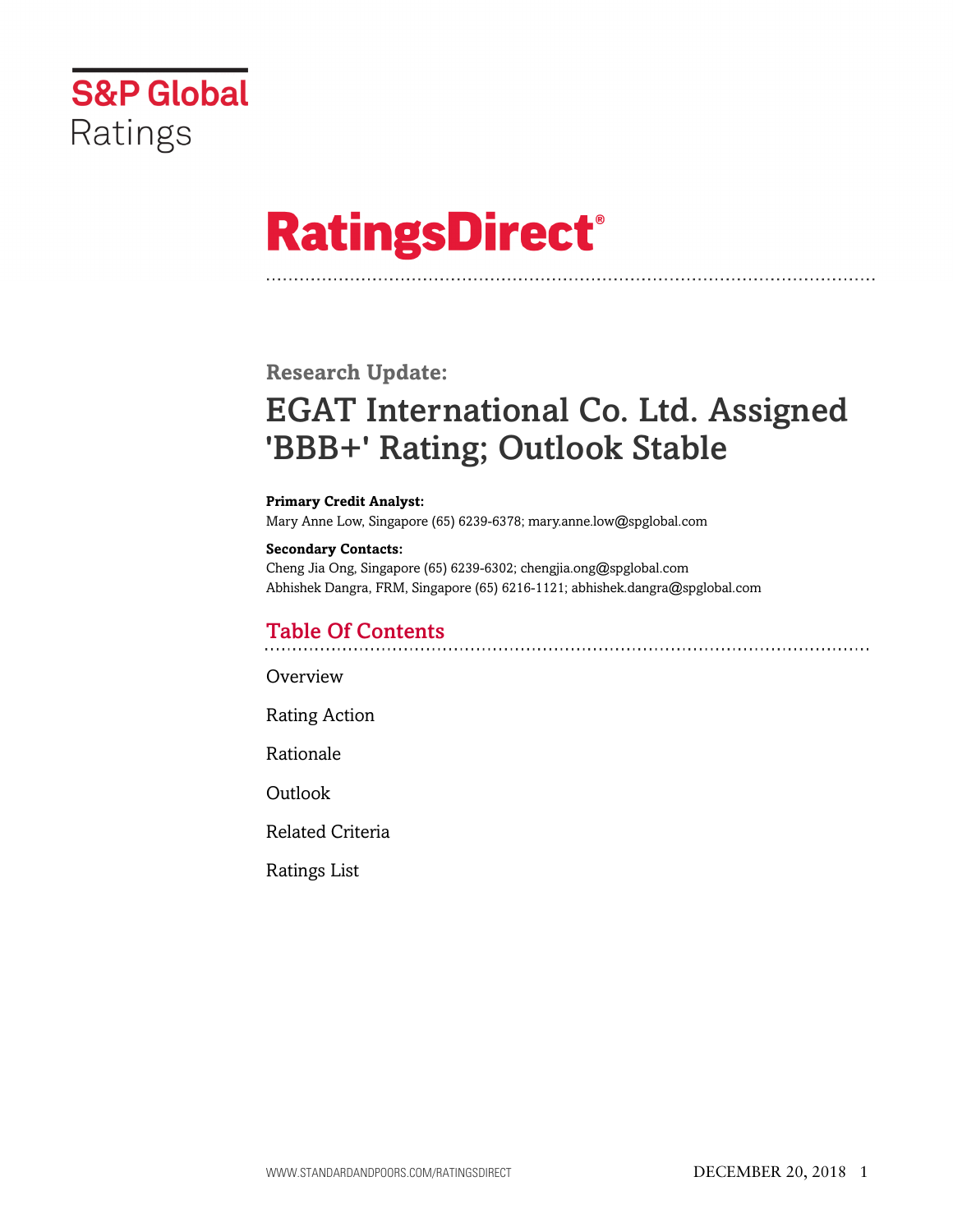**Research Update:**

# EGAT International Co. Ltd. Assigned 'BBB+' Rating; Outlook Stable

## <span id="page-1-0"></span>**Overview**

- EGATi operates as the investment arm for its parent EGAT on behalf of the Thailand government. We view EGATi as an extension of EGAT and a core subsidiary. EGATi is likely to benefit from an extremely high support from the Thailand government via its parent.
- EGAT's essential role as the sole transmission services provider in Thailand, the entity's dominance in power generation, and the transparent and stable regulatory framework in Thailand should support EGAT's solid earnings profile and moderate leverage.
- We are assigning our 'BBB+' long-term issuer credit rating to EGATi.
- The stable outlook on EGATi over the next 12-18 months reflects the outlook on EGAT, and our expectation that EGATi will remain a core member of the group and continue to receive support from the government through the parent.

### <span id="page-1-1"></span>Rating Action

On Dec. 20, 2018, S&P Global Ratings assigned its 'BBB+' long-term issuer credit rating to EGAT International Co. Ltd. (EGATi). The outlook is stable.

EGATi is the sole energy and power investment platform for international expansion under Electricity Generating Authority of Thailand (EGAT). EGAT is wholly owned by the Thai government and is the sole electricity transmission service provider and the largest electricity generator in the country.

# <span id="page-1-2"></span>Rationale

The rating on EGATi reflects our assessment of EGAT's credit profile because we consider EGATi to be a core member of the EGAT group.

We view EGATi as an extension of EGAT. All EGATi's management, operations, capital expenditure (capex) funding, and investments are largely approved by EGAT, and Thailand's Ministry of Finance, Ministry of Energy (MOE), and Cabinet. We believe EGATi has an extremely high likelihood of extraordinary support from the Thai government if needed. The government supports EGATi via equity infusions from EGAT or the Cabinet-approved budget for EGATi.

We expect EGAT to maintain its dominant role in Thailand's power market and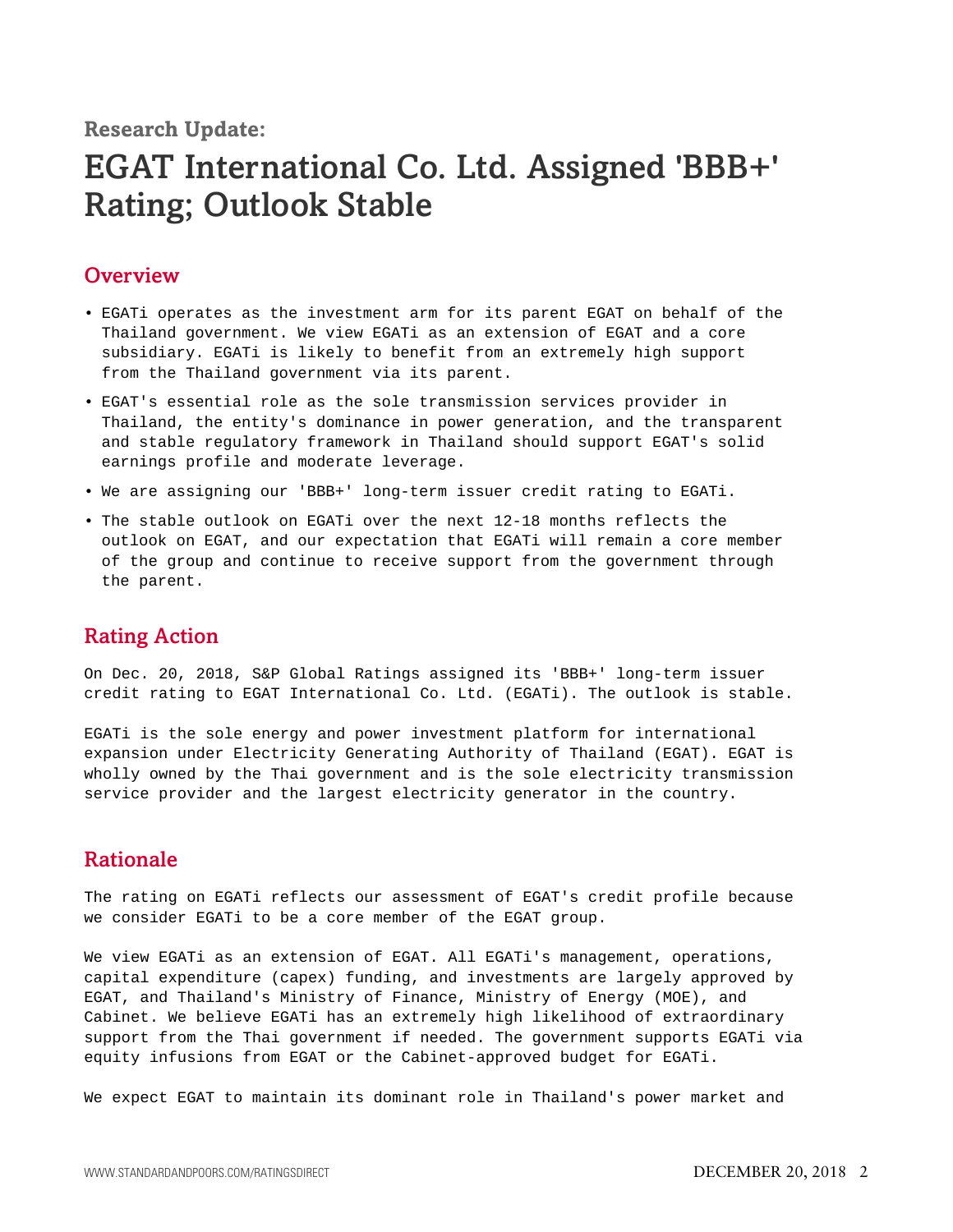leverage to be moderate over the next 12-24 months. A transparent and stable regulatory framework supports EGAT's solid earnings profile. We also believe that the likelihood of extraordinary government support to EGAT is extremely high. However, EGAT is smaller than most of its rated peers in the region and does not enjoy diversification benefits. Its transmission and generation assets are only based in Thailand and generation is over dependent on gas.

A disruption in EGAT's operations, which could be triggered by financial difficulties, is likely to have major social, economic, and political implications. The entity is also the sole purchaser of electricity from other generators, to supplement its own supply. We expect EGAT to maintain its strong market position due to its "enhanced sole buyer" model.

In our view, the Thai government has satisfactory oversight of EGAT, and would provide timely support to the entity to deliver on its public service obligations of providing a stable electricity supply. EGAT is a wholly owned government entity with active government involvement via the MOE in terms of supervision, strategy, operations, funding, and financial management. Under the Electricity Generating Authority of Thailand Act, the government is obligated to cover any deficiencies in EGAT's cash flows, including debt repayments and interest expenses. The government's obligation to prevent a financial crisis reinforces our expectation of continued majority ownership by the government.

Thailand's transparent and stable regulatory framework should continue to support EGAT's ability to generate predictable revenue and earn reasonable returns on investments. The Energy Regulatory Commission (ERC) regulates electricity tariffs. Significant changes to the regulatory framework are unlikely, given ERC's established tariff-setting philosophy. We expect the regulator to remain generally supportive of utilities in Thailand, which supports the low volatility in cash flows from these utilities.

EGAT's revenues are protected from increases in fuel and power purchase costs, because the entity passes on such increases to its customers. However, the implementation of tariff revisions is not automatic, and requires the approval of a government-appointed review committee.

We note that EGAT is obligated to pay for electricity from other power producers as part of its power purchase agreements, notwithstanding high reserve margins in Thailand. We have factored these obligations in EGAT's total debt.

We see high cash flow visibility for EGAT over the next few years because the entity's revenue is underpinned by regulated earnings. In addition, EGAT's financial profile will likely remain stable over the next few years supported by a strong balance sheet.

We believe execution risk is manageable for EGAT, given its stable record in operations and handling major capex. We do not expect material capital spending over the next few years because the actual capex over the last few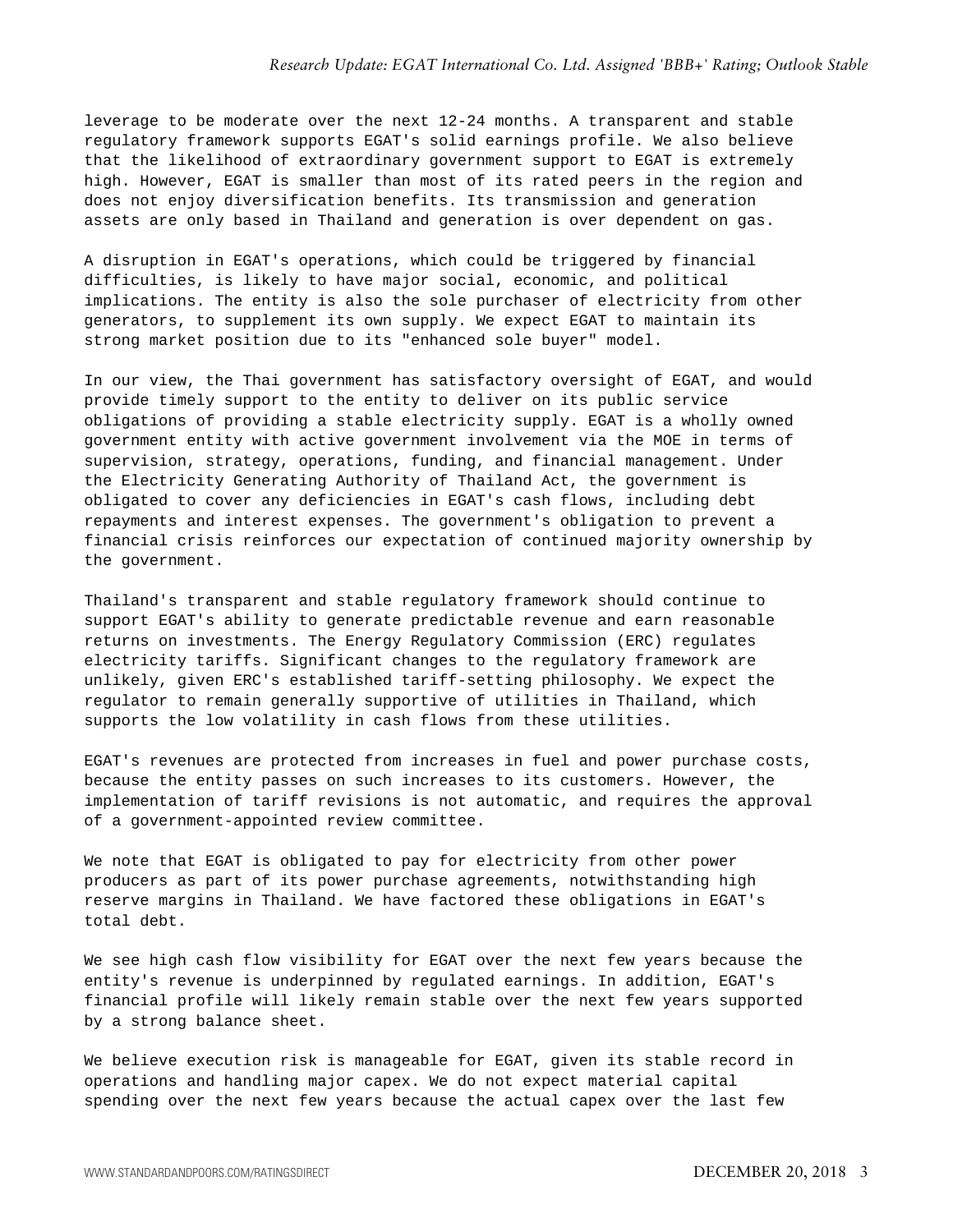years was lower than we anticipated.

We could proportionally consolidate additional debt for EGAT should we assess the likelihood of EGAT providing support to the joint-venture projects of its subsidiaries or associated companies, such as EGATi and Ratchaburi Electricity Generating Holding Public Co. Ltd.

Our base case assumes:

- Average GDP growth in Thailand of 3.8% in fiscal 2019 (year ending 31 December) and 3.7% in fiscal 2020, with power consumption potentially lagging, given the high level of electrification and high reserve margins.
- EGAT's revenue growth to be 6% in fiscal 2018, primarily driven by rising fuel costs. Growth to average around 3% for fiscal 2019-2020. Given overcapacity, we expect EGAT's revenue growth to slightly lag the country's demand forecast in the Power Development Plan (PDP).
- The entity's gross margins to remain stable in the mid-20%.
- Its capex to be generally based on the PDP's power generation target at about Thai baht (THB) 55 billion-THB60 billion annually.
- Its average cost of funding to be about 4%.
- Its dividend payout to be THB25 billion-THB28 billion annually in fiscals 2018-2019.

Based on these assumptions, we arrive at the following credit measures over the next two years:

- EBITDA margin of about 23%.
- Ratio of funds from operations (FFO) to debt of just over 25%.
- Debt-to-EBITDA ratio of 2.5-2.7x.

#### Liquidity

We believe EGATi's liquidity and funding is dependent on EGAT. We assess EGAT's liquidity as adequate. We forecast that the entity's sources of funds will cover its needs by about 1.5x until the end of September 2019, and we believe net sources would be sufficient to cover uses even if EGAT's EBITDA declines by 15%. In addition, EGAT benefits from generally prudent risk management, well-established relationships with banks, and a generally satisfactory standing in credit markets. The entity has access to capital markets via the issuance of its bonds.

Principal liquidity sources:

- Cash and cash equivalents of about THB80 billion as of Sept. 30, 2018; and
- Operating cash flows of around THB80 billion until the end of September 2019.

Principal liquidity uses:

• Debt repayment of around THB35 billion until Sept. 30, 2019;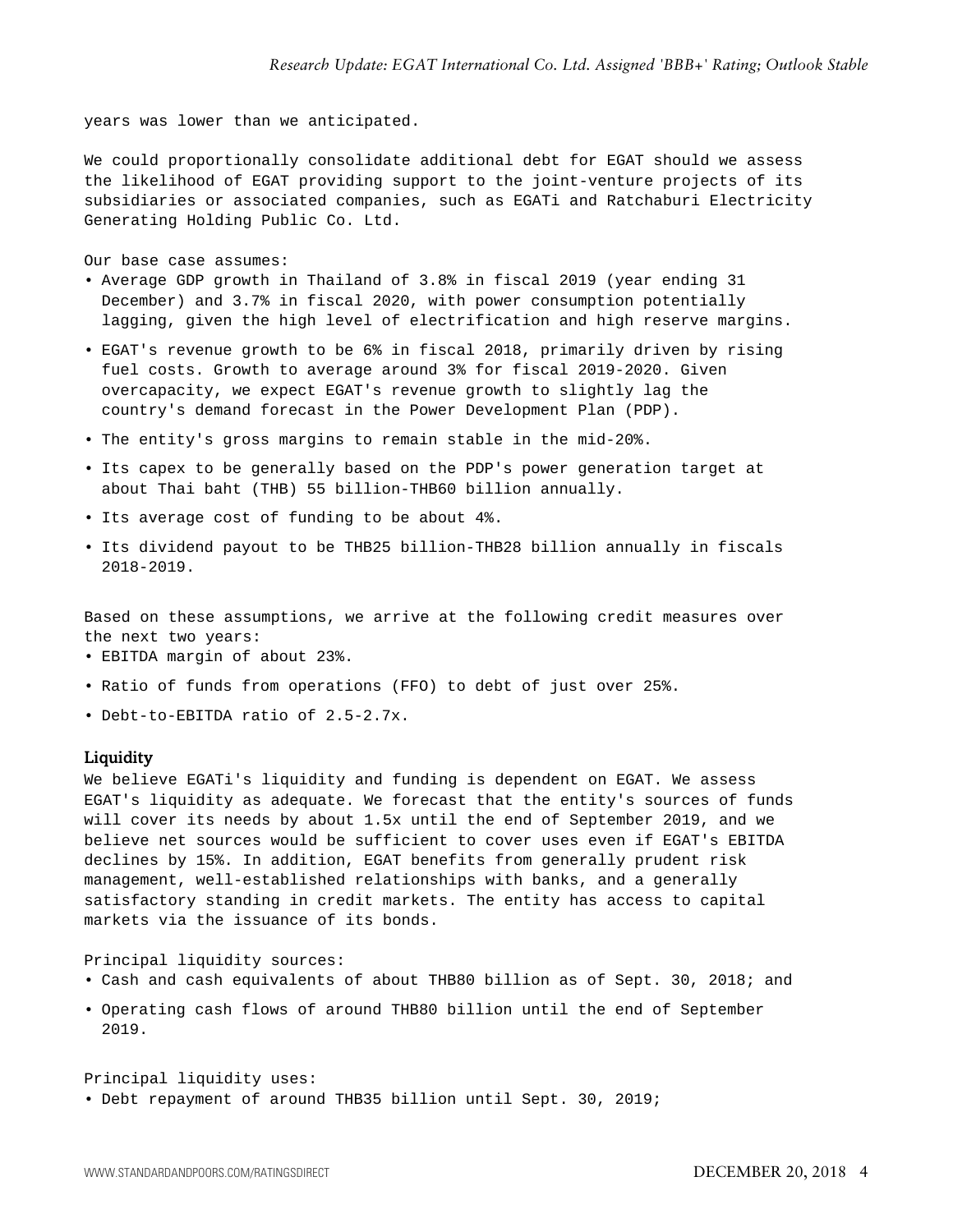- Capex of THB55 billion-THB65 billion annually over the next two years;
- <span id="page-4-0"></span>• Dividends of about THB20 billion annually over the same period.

### **Outlook**

The stable outlook on EGATi reflects the outlook on EGAT and our expectation that EGATi will remain a core member of the group and continue to receive support from the Thailand government through EGAT.

The outlook also reflects our expectation that EGAT will continue to benefit from ongoing and extraordinary government support, and generate predictable cash flows with a ratio of FFO to debt of just over 25%.

#### Downside scenario

We could lower the rating on EGATi if we see signs of a loosening of the company's ties with its parent, or if our assessment of support from the government for EGATi is lower, both of which we view as unlikely in the next 12-24 months.

We may also lower the rating on EGATi if we downgrade EGAT, which could happen if we lower the sovereign credit rating on Thailand (foreign currency BBB+/Stable/A-2; local currency A-/Stable/A-2).

We could lower the rating on EGAT if its stand-alone credit profile (SACP) falls by more than four notches.

We may lower our assessment of EGAT's SACP by one notch if: (1) the entity departs significantly from its role as the sole transmission network provider and dominant electricity generator under the "enhanced sole buyer" model, which could weaken our assessment of EGAT's business operations and quality of earnings; or (2) Thailand's regulatory framework has any significant adverse change; or (3) EGAT's cash flow adequacy deteriorates substantially, with the ratio of FFO to debt falling below 23%.

#### Upside scenario

We are unlikely to upgrade EGATi in the next 12-24 months, given the rating on EGAT is equalized to the foreign currency sovereign rating on Thailand.

However, over the longer term, we could raise the rating on EGATi if we upgrade EGAT, and EGATi remains a core subsidiary of the group and continues to receive support from the government through EGAT. This will also require a raising of the foreign currency sovereign rating on Thailand. Our assessment of EGAT's SACP could improve if the entity's cash flows improve such that the ratio of FFO to debt above 35% on an ongoing basis.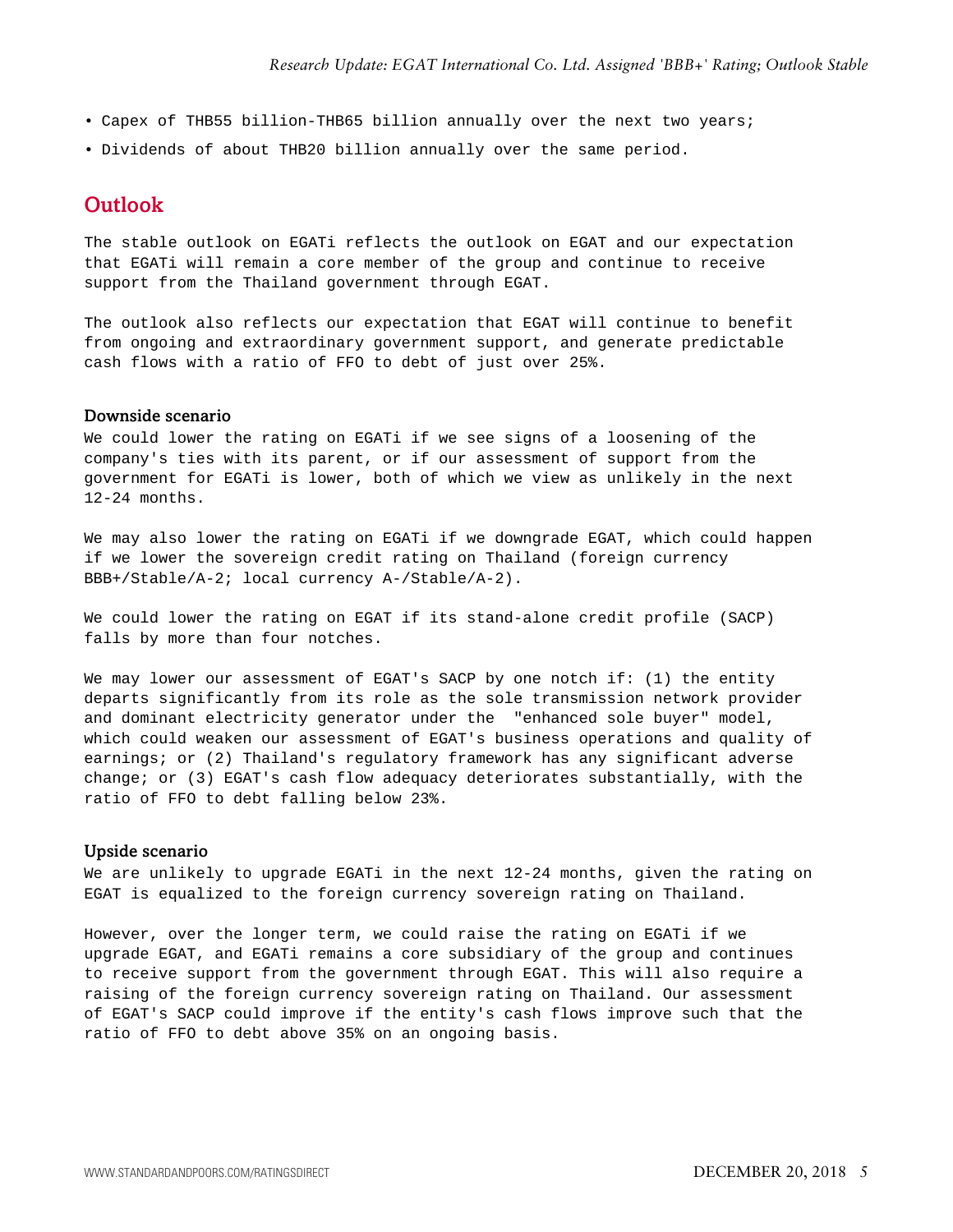# <span id="page-5-0"></span>Related Criteria

- General Criteria: Use Of CreditWatch And Outlooks September 14, 2009
- General Criteria: Rating Government-Related Entities: Methodology And Assumptions - March 25, 2015
- Recommended General Criteria: Group Rating Methodology November 19, 2013
- General Criteria: Country Risk Assessment Methodology And Assumptions November 19, 2013
- Criteria | Corporates | General: Corporate Methodology: Ratios And Adjustments - November 19, 2013
- Criteria Corporates Utilities: Key Credit Factors For The Regulated Utilities Industry - November 19, 2013
- Criteria | Corporates | General: Methodology And Assumptions: Liquidity Descriptors For Global Corporate Issuers - December 16, 2014
- General Criteria: Methodology: Management And Governance Credit Factors For Corporate Entities And Insurers - November 13, 2012
- Criteria | Corporates | General: Corporate Methodology November 19, 2013
- General Criteria: Methodology: Industry Risk November 19, 2013
- General Criteria: Stand-Alone Credit Profiles: One Component Of A Rating - October 01, 2010

# <span id="page-5-1"></span>Ratings List

New Rating

EGAT International Co Ltd. Issuer Credit Rating BBB+/Stable/--

Certain terms used in this report, particularly certain adjectives used to express our view on rating relevant factors, have specific meanings ascribed to them in our criteria, and should therefore be read in conjunction with such criteria. Please see Ratings Criteria at www.standardandpoors.com for further information. Complete ratings information is available to subscribers of RatingsDirect at www.capitaliq.com. All ratings affected by this rating action can be found on S&P Global Ratings' public website at www.standardandpoors.com. Use the Ratings search box located in the left column.